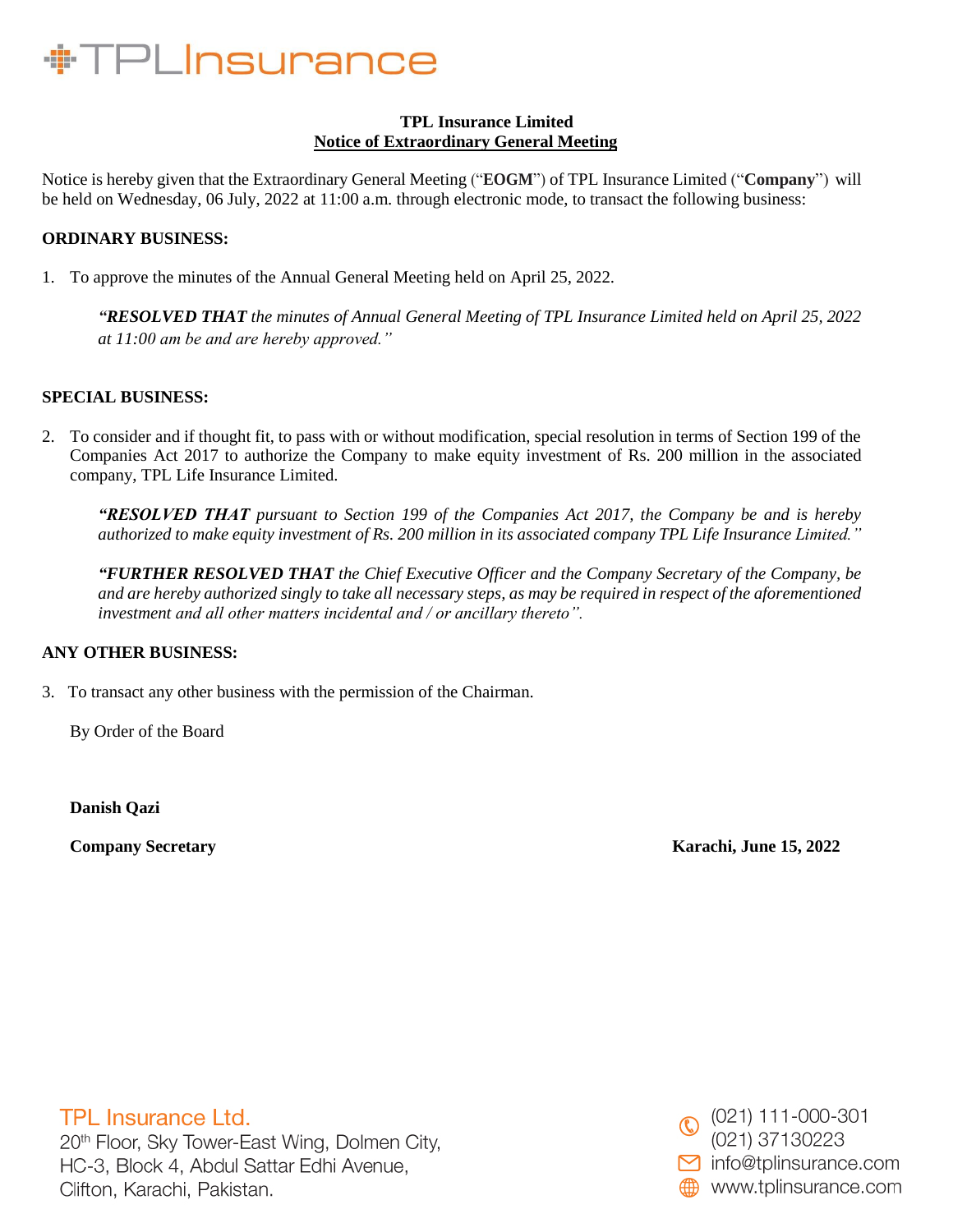### **Statement of Material Facts under Section 134(3) of the Companies Act, 2017 relating to the said Special Business:**

### **Equity Investment of Rs. 200 Million in TPL Life Insurance Limited:**

The Company is desirous of making investment in TPL Life Insurance Limited. The equity investment of PKR. 200 million has been approved/recommended by the Board of Directors of the Company (by way of circular resolution) on June 14, 2022.

The information required to be annexed to the Notice by Notification No. S. R. O. 1240(I)/2017 dated December 06, 2017 is set out below:

| <b>S. No.</b>  | Requirement                                                               | <b>Information</b>                                                                                           |                          |
|----------------|---------------------------------------------------------------------------|--------------------------------------------------------------------------------------------------------------|--------------------------|
| $\mathbf{i}$ . | Name of the associated company or<br>associated undertaking               | TPL Life Insurance Limited                                                                                   |                          |
| ii.            | Basis of relationship                                                     | Associated Company                                                                                           |                          |
| iii.           | Earnings per share for the last three years<br>of the Associated Company  | (Loss)/Profit per Share:                                                                                     |                          |
|                |                                                                           | 2021: Rs. (1.38) 2020: Rs (2.94) 2019: Rs. (2.91)                                                            |                          |
| iv.            | Break-up value per share, based on latest<br>audited financial statements | PKR 2.22 per share                                                                                           |                          |
| v.             | Financial<br>position of the associated<br>company                        | The extracts of the audited balance sheet and profit<br>and loss account of the associated company as at and |                          |
|                |                                                                           | for the year ended December 31, 2021 is as follows:                                                          |                          |
|                |                                                                           | <b>Balance Sheet</b>                                                                                         | Rupees in 000's          |
|                |                                                                           | Non-current assets                                                                                           | 25,202                   |
|                |                                                                           | Other assets                                                                                                 | 975,506                  |
|                |                                                                           | <b>Total Assets</b>                                                                                          | 1,000,708                |
|                |                                                                           | <b>Total Liabilities</b>                                                                                     | 585,762                  |
|                |                                                                           | Represented by:                                                                                              |                          |
|                |                                                                           | Paid up capital                                                                                              | 1,750,000                |
|                |                                                                           | Capital Reserve                                                                                              | $\overline{\phantom{a}}$ |
|                |                                                                           | Accumulated (loss)                                                                                           | (1,455,054)              |
|                |                                                                           | Advance against right shares                                                                                 | 120,000                  |
|                |                                                                           | <b>Equity</b>                                                                                                | 414,946                  |

## **TPL Insurance Ltd.**

20<sup>th</sup> Floor, Sky Tower-East Wing, Dolmen City, HC-3, Block 4, Abdul Sattar Edhi Avenue, Clifton, Karachi, Pakistan.



(021) 37130223

mfo@tplinsurance.com

www.tplinsurance.com ÆÆÐ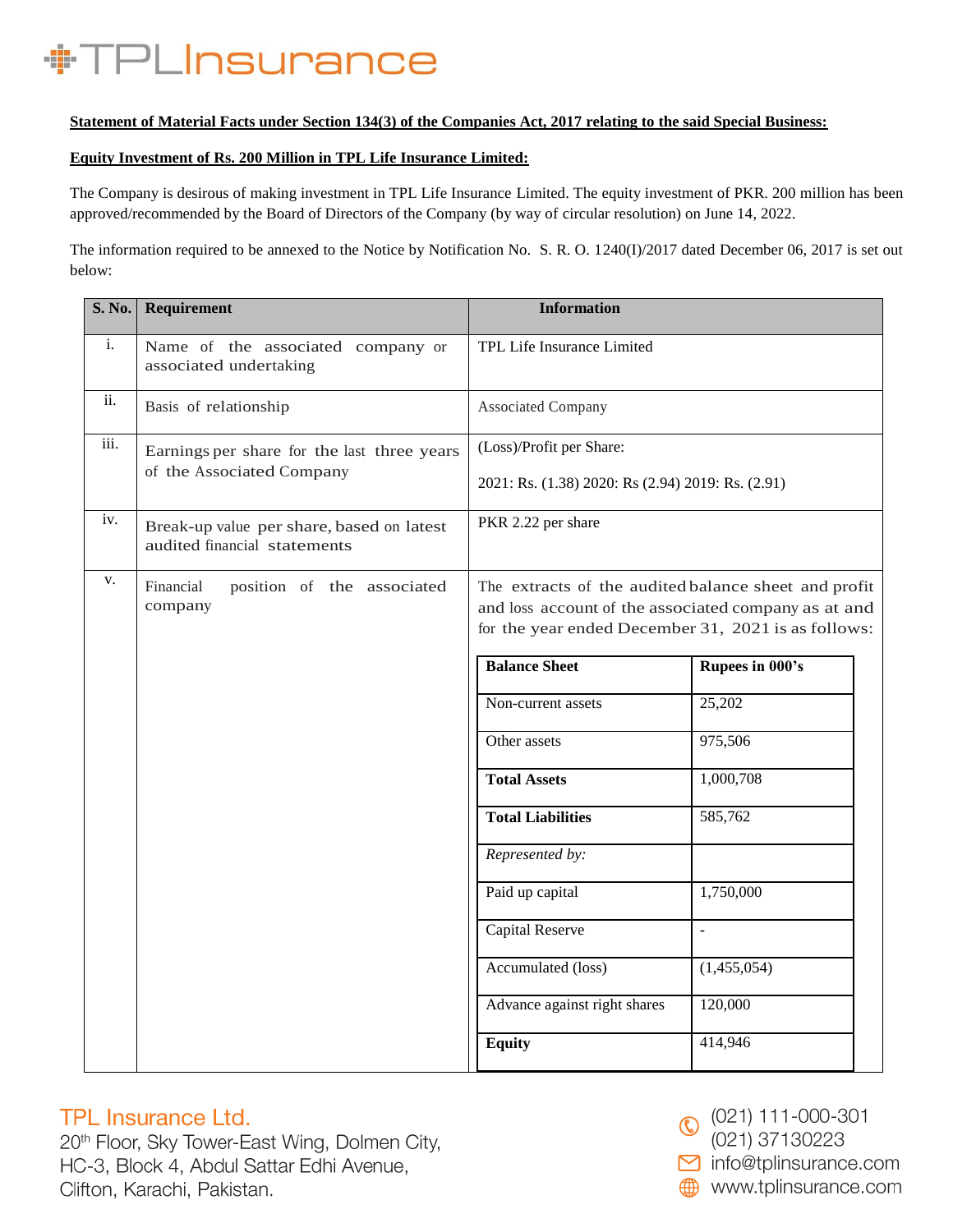|       |                                                                                                                                                                                                                                                                                 | <b>Profit and Loss</b>                                                                                                                                                                                                                             |            |  |
|-------|---------------------------------------------------------------------------------------------------------------------------------------------------------------------------------------------------------------------------------------------------------------------------------|----------------------------------------------------------------------------------------------------------------------------------------------------------------------------------------------------------------------------------------------------|------------|--|
|       |                                                                                                                                                                                                                                                                                 | (Loss) / Profit before interest<br>and taxation                                                                                                                                                                                                    | (186,002)  |  |
|       |                                                                                                                                                                                                                                                                                 | Financial charges                                                                                                                                                                                                                                  | (470)      |  |
|       |                                                                                                                                                                                                                                                                                 | (Loss) before taxation                                                                                                                                                                                                                             | (186, 472) |  |
|       |                                                                                                                                                                                                                                                                                 | Taxation                                                                                                                                                                                                                                           | (5,138)    |  |
|       |                                                                                                                                                                                                                                                                                 | Profit/(Loss) after taxation                                                                                                                                                                                                                       | (191,610)  |  |
| vi    | In case of investment in a project of an<br>associated company / undertaking that<br>not commenced operations, in<br>has<br>addition to the information referred to<br>above, the following further information<br>is also required:<br>a) a description of the project and its | N/A                                                                                                                                                                                                                                                |            |  |
|       | history since conceptualization;<br>b) starting date and expected date of<br>completion; c) time<br>by<br>which<br>such<br>shall<br>project<br>become commercially<br>operational;                                                                                              |                                                                                                                                                                                                                                                    |            |  |
|       | d) expected return on total capital<br>employed in the project; and                                                                                                                                                                                                             |                                                                                                                                                                                                                                                    |            |  |
|       | e) funds invested or to be invested<br>the promoters<br>distinguishing<br>by<br>between cash and non-cash amounts;                                                                                                                                                              |                                                                                                                                                                                                                                                    |            |  |
| vii.  | Maximum amount of investment/advance to be<br>made                                                                                                                                                                                                                              | PKR 200 million                                                                                                                                                                                                                                    |            |  |
| viii. | Purpose, benefits likely to accrue to the<br>investing company and its members from<br>period<br>such<br>investment<br>and<br>of<br>investment;                                                                                                                                 | The investment in TPL Life Insurance Limited would enable<br>TPL Insurance Limited to expand its footprints in life insurance<br>market. The Company would be able to use TPL Life's expertise<br>and relationships to grow its non-life business. |            |  |
| ix.   | Sources of funds to be utilized<br>for<br>investment and where the investment is<br>intended to be made using borrowed<br>funds,-                                                                                                                                               | Company's internal resources.                                                                                                                                                                                                                      |            |  |
|       | (I)<br>justification for investment through<br>borrowings;<br>detail<br>of<br>collateral, guarantees<br>(II)<br>provided and assets pledged for<br>obtaining such funds; and                                                                                                    |                                                                                                                                                                                                                                                    |            |  |

## TPL Insurance Ltd.

20<sup>th</sup> Floor, Sky Tower-East Wing, Dolmen City, HC-3, Block 4, Abdul Sattar Edhi Avenue, Clifton, Karachi, Pakistan.

 $\odot$  (021) 111-000-301 (021) 37130223 mfo@tplinsurance.com www.tplinsurance.com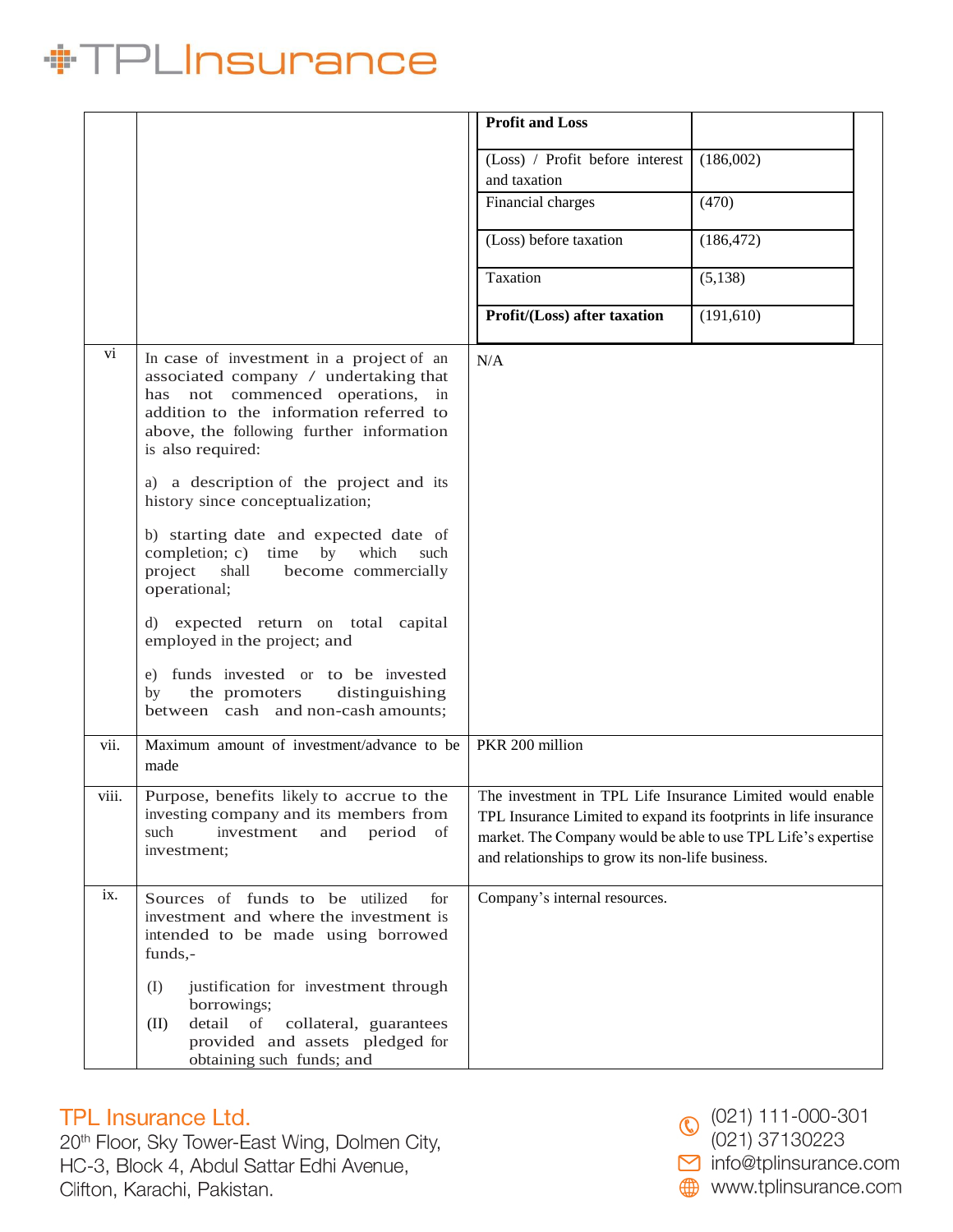|        | cost benefit analysis;<br>(III)                                                                                                                                                                                                                    |                                                                                                                                                                                                                                                   |  |
|--------|----------------------------------------------------------------------------------------------------------------------------------------------------------------------------------------------------------------------------------------------------|---------------------------------------------------------------------------------------------------------------------------------------------------------------------------------------------------------------------------------------------------|--|
| X.     | Salient features of the agreement(s), if<br>with associated<br>company<br>any,<br><sub>or</sub><br>associated undertaking with regards to<br>the proposed investment;                                                                              | N/A                                                                                                                                                                                                                                               |  |
| xi.    | Direct or indirect interest, of directors,<br>sponsors, majority shareholders and their<br>relatives, if any,<br>in the associated<br>company/undertaking<br><b>or</b><br>the<br>transaction under consideration                                   | TPL Life Insurance Limited is a subsidiary of TPL Corp<br>Limited, the parent company of TPL Insurance Limited. Mr.<br>Muhammad Aminuddin, the CEO of TPL Insurance Limited,<br>is member of Board of Directors of TPL Life Insurance<br>Limited. |  |
| xii.   | investment in associated<br>In case any<br>company or associated undertaking has<br>already been made, the performance<br>investment including<br>review of<br>such<br>complete information/justification for any<br>impairment or write offs; and | N/A                                                                                                                                                                                                                                               |  |
| xiii.  | Any other important details necessary<br>for the members to understand the<br>transaction;                                                                                                                                                         | N/A                                                                                                                                                                                                                                               |  |
| xiv.   | Maximum price at which securities will be<br>acquired;                                                                                                                                                                                             | At par value of Rs. 10/- per share                                                                                                                                                                                                                |  |
| XV.    | In case the purchase price is higher than<br>market value in case of listed securities<br>and fair value in case of unlisted securities,<br>justification thereof                                                                                  | N/A                                                                                                                                                                                                                                               |  |
| XVI    | maximum number of securities to be<br>acquired                                                                                                                                                                                                     | 20 million ordinary shares of Rs. 10/- each                                                                                                                                                                                                       |  |
| xvii.  | number of securities and percentage<br>thereof held before and after the                                                                                                                                                                           | Before the proposed investment                                                                                                                                                                                                                    |  |
|        | proposed investment                                                                                                                                                                                                                                | No. of shares: 0 Percentage: 0%                                                                                                                                                                                                                   |  |
|        |                                                                                                                                                                                                                                                    | After the proposed investment                                                                                                                                                                                                                     |  |
|        |                                                                                                                                                                                                                                                    | No. of shares: 20 million shares Percentage: 9.66%                                                                                                                                                                                                |  |
| xviii. | Current and preceding twelve weeks'<br>weighted average market price where<br>investment is proposed to be made in<br>listed securities;                                                                                                           | Not applicable                                                                                                                                                                                                                                    |  |
| xix.   | Fair value determined in terms of sub-<br>regulation<br>$(1)$ of<br>regulation 5<br>for<br>investments in unlisted securities                                                                                                                      | Rs. 24/- per share                                                                                                                                                                                                                                |  |

## TPL Insurance Ltd.

20<sup>th</sup> Floor, Sky Tower-East Wing, Dolmen City, HC-3, Block 4, Abdul Sattar Edhi Avenue, Clifton, Karachi, Pakistan.